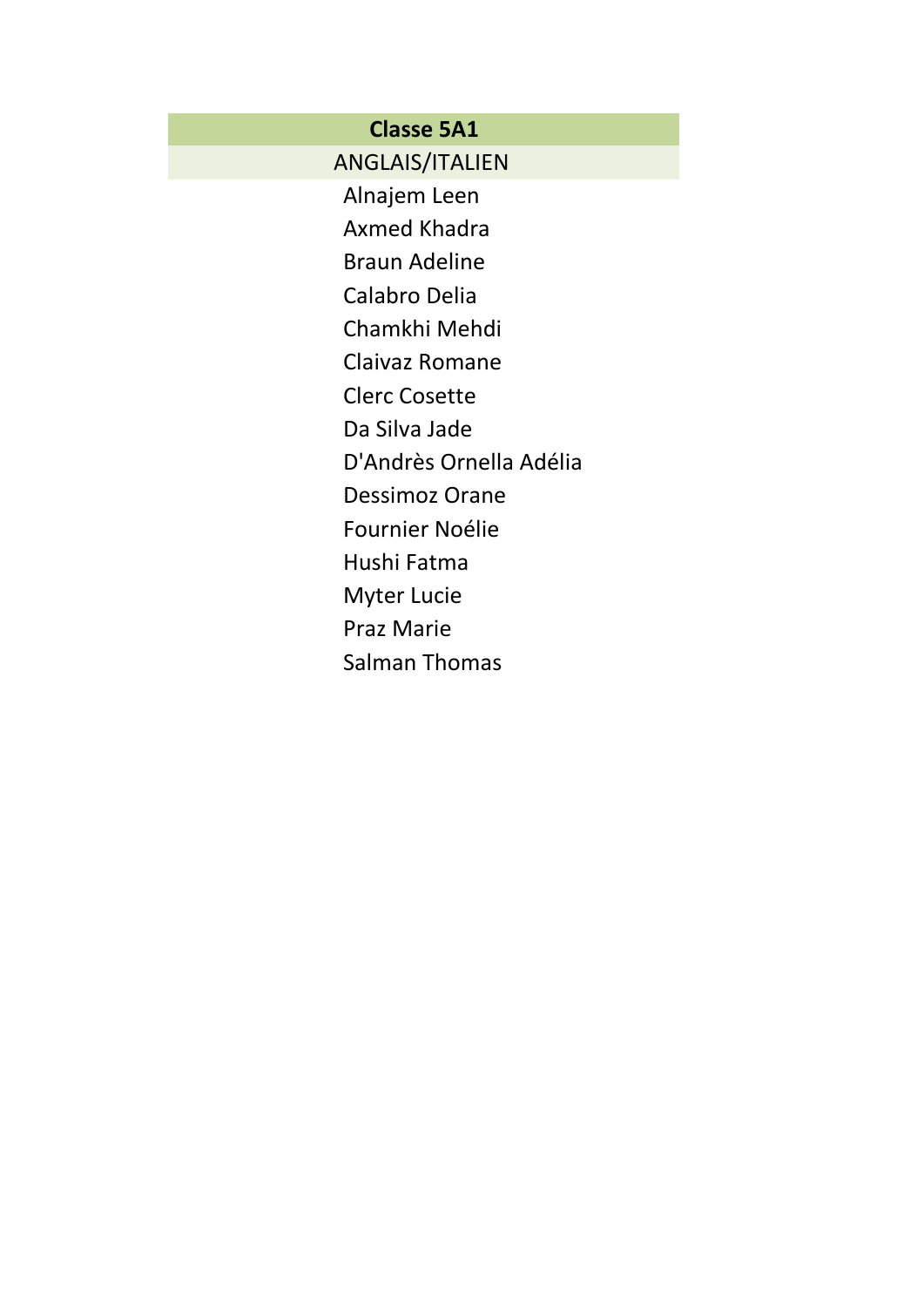### **CLASSE 5C1**

BIOLOGIE CHIMIE

Abbet Célien

Ambert Anthony

Carrupt Julien

Constantin Isabelle

Corthay Maël

Costa Ferreira Inês

Delaloye Nathan

Duchoud Aude

Evéquoz Léa

Gillioz Elodie

Gorgiev David

Huber Marie - Julie

Kaelin Aurélie

Lopez Feliciano Marisa

Mabillard Salomé

Mariéthoz Coline

Marquis Efraïm

Pereira Ines Sofia

Ramos Teixeira Zacarias Alfeu

Ribeiro Castro Dany

Roggwiller Eric

Torrent Rémy

Voirol Fiona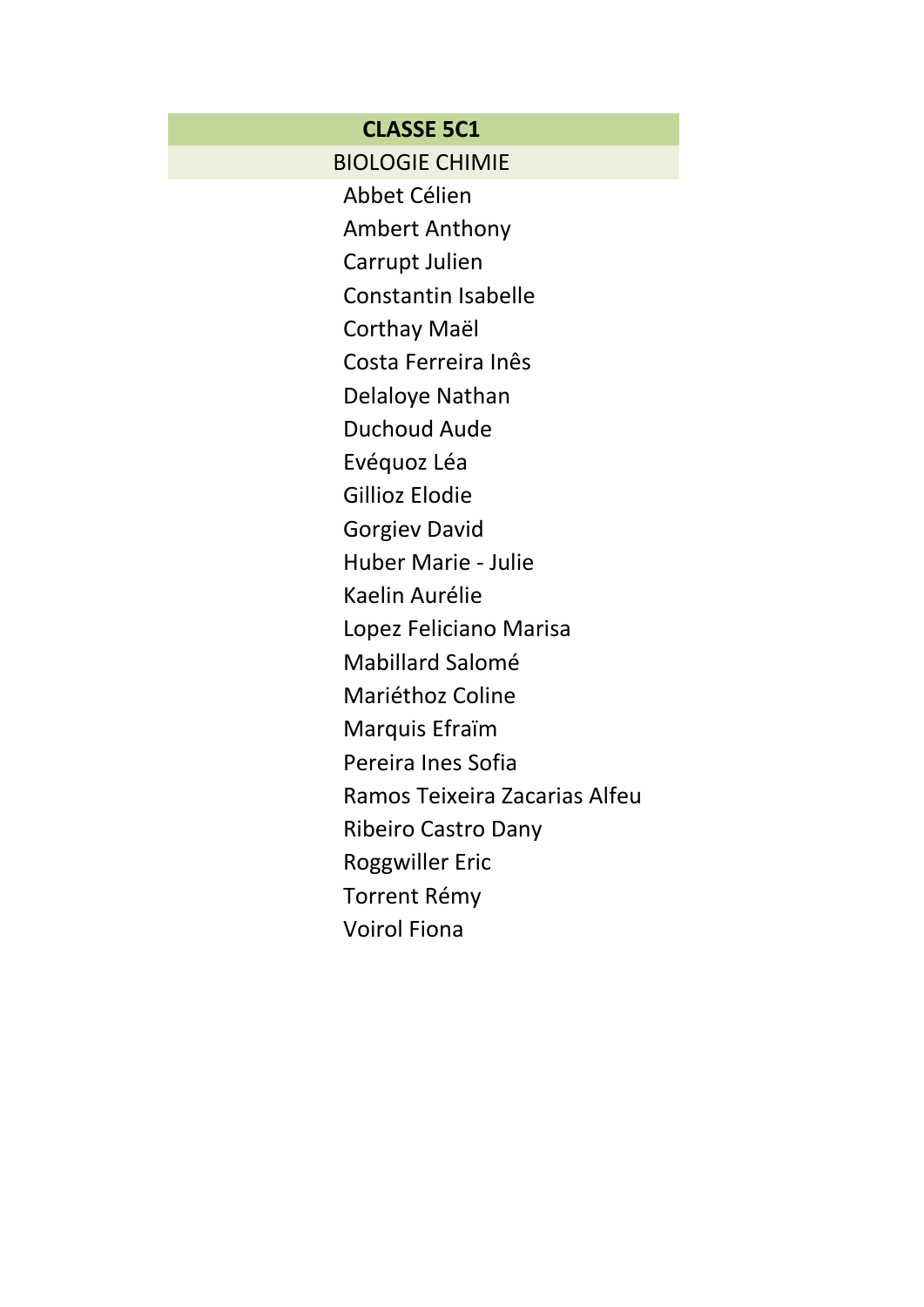#### **CLASSE 5C2**

BIOLOGIE CHIMIE

Crettenand Justine

Emery Coralie

Hallouët Laetitia

Jashari Redon

Mabillard Aline

Mudry Larissa

Müller Louis

Trombella Daria

# PHYSIQUE APPLICATIONS DES MATHÉMATIQUES

Aymon Mathilde Barmaz Simon Bétrisey Martin Bocqueraz Tobias Cadir Azad Charlot Guillaume Chassot Clara Cittolin Kristina Crettol Frédéric De Morsier Amandine Martignoni Aurélie Mauris Romain Schaller Nicolas

Thomas Baptiste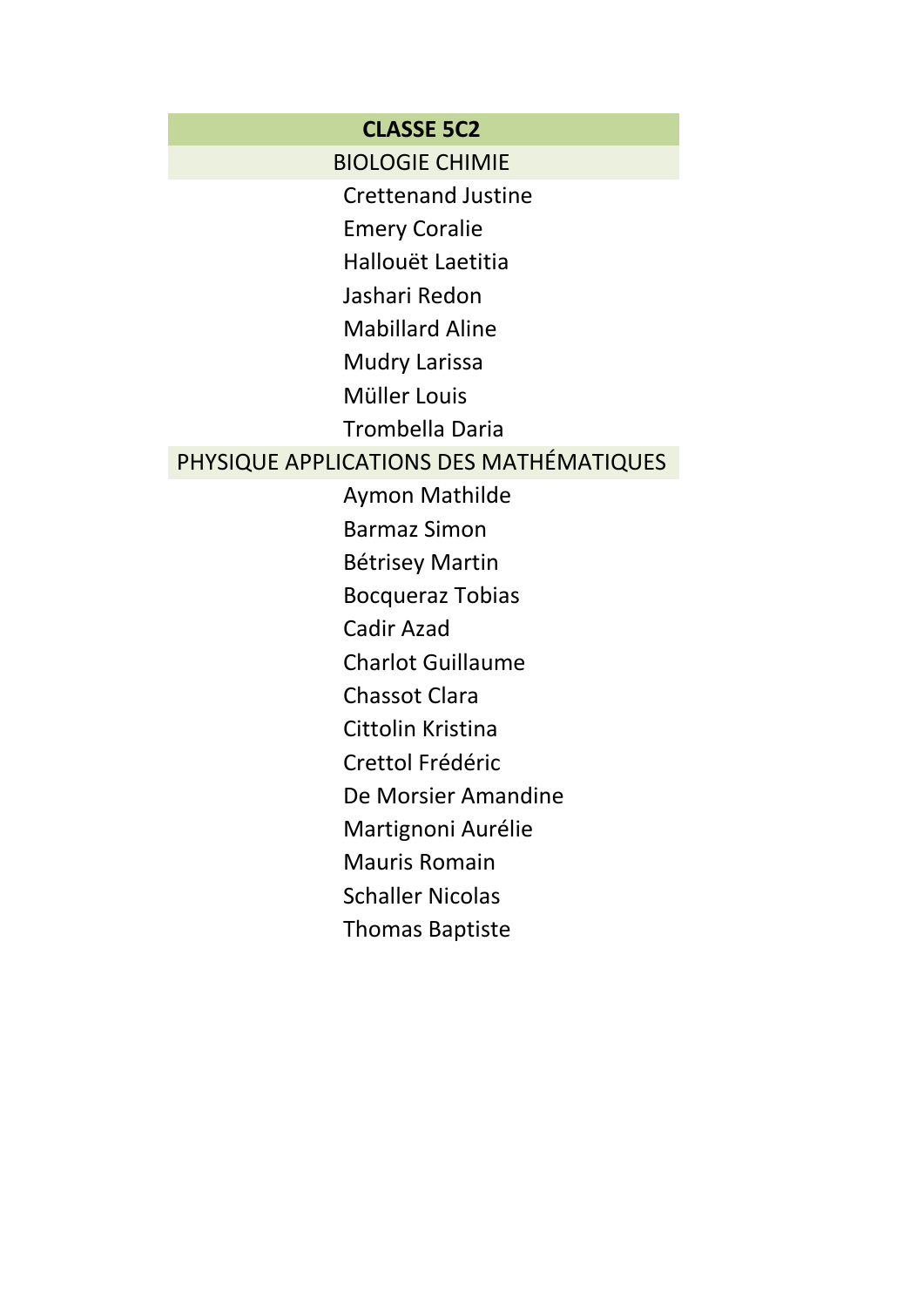#### **CLASSE 5C3**

BIOLOGIE CHIMIE

Berthod Alixane

Bondietti Noah

Décaillet Gwenaël

Domingues Ferreira Patricia

Eckgold Gaël

Fuochi Alessia

Imsand Chloé

Pinto Pereira Ludovic

Robyr Mathilde

Vuignier Yohan

## PHYSIQUE APPLICATIONS DES MATHÉMATIQUES

Bouayed Mohamed Adel

Cernak Milos

Correia Ramos Daniel

Coudray Esteban

Duqué Iago

Forclaz Lisa

Holzer Ainhoa

Oliveira Ribeiro Carolina

Perruchoud Noah

Rey Clément

Rususuruka Joachim

Theytaz Damien Emmanuel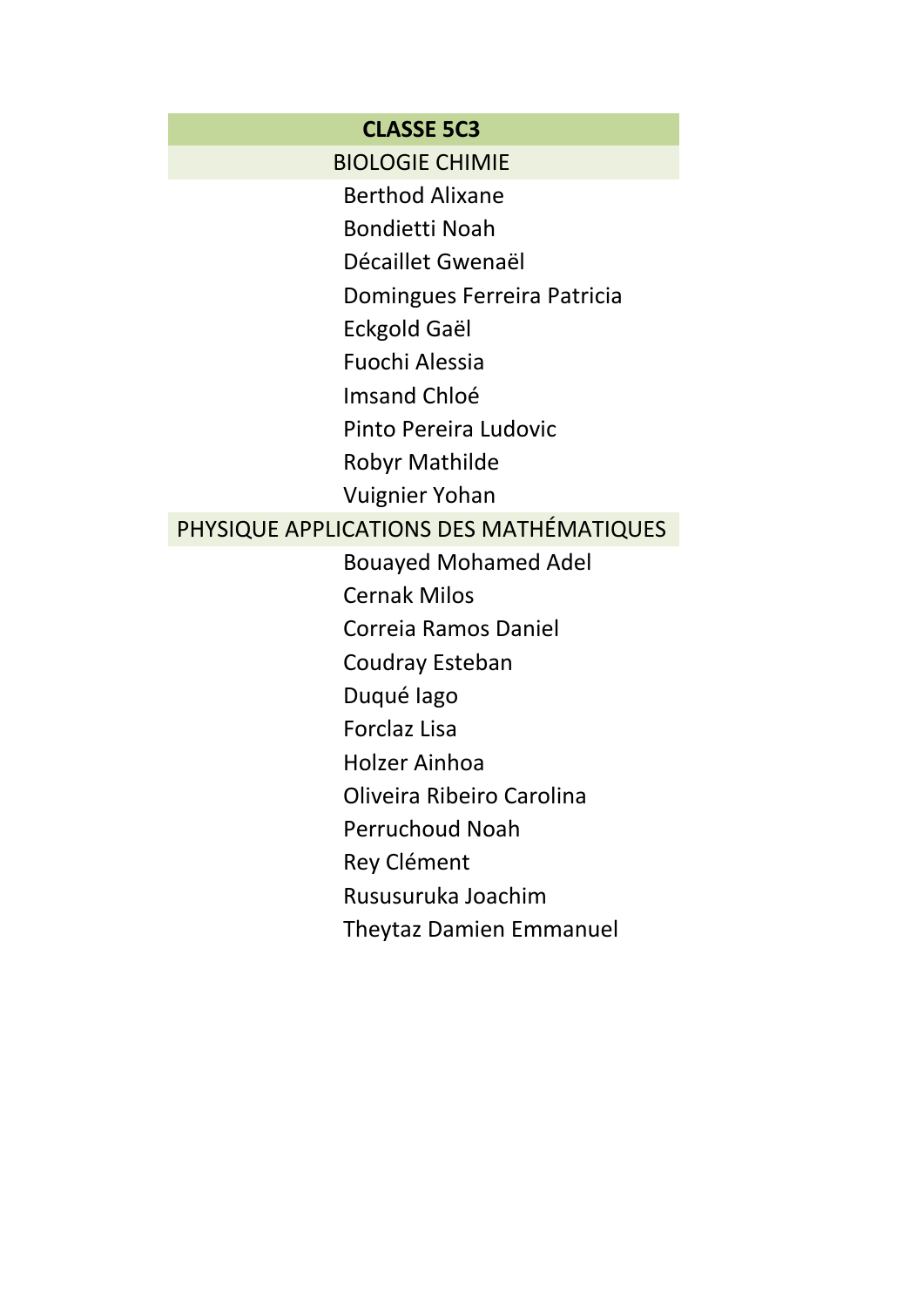## **CLASSE 5E1**

**ECONOMIE ET DROIT** 

**Arlettaz Colin** 

**Bagnoud Laeticia** 

**Bianco Romane** 

Duc Chloé

Giannoni Robin

**Gsponer Fabio** 

Karyabwite Henri Pierre

Kuonen Christophe

Kuster Daphné

**Mathieu Fanny** 

Moret Benoît

Nicevic Aisa

**Perrin Yannick** 

Pesch Frédéric

**Valette Corentin** 

Verleyen Brandon Nathan

**Vuigner Marie**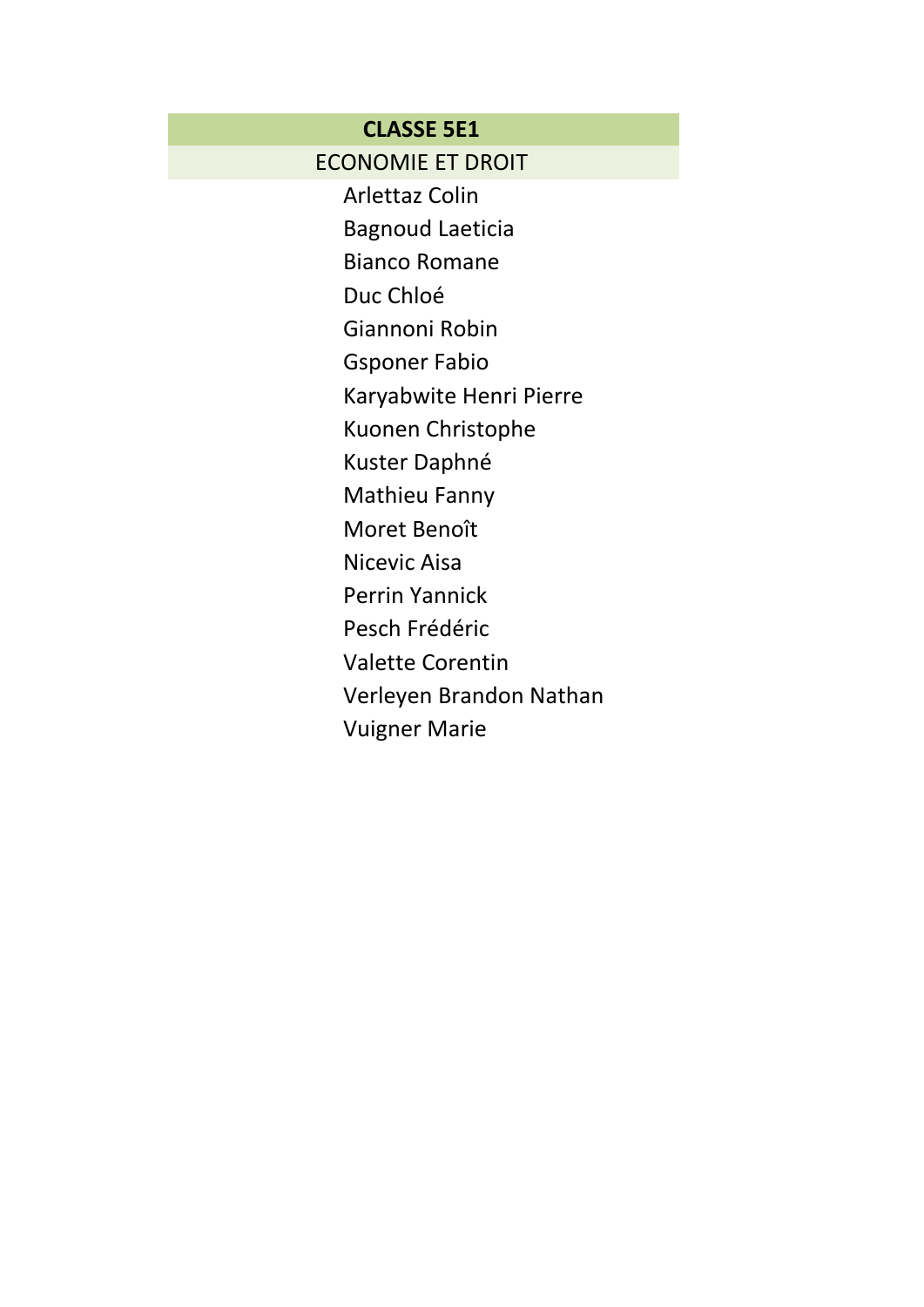### **CLASSE 5E2**

# **ECONOMIE ET DROIT**

Clivaz Manon Combe Sébastien Dias Ribeiro Anaïs **Favre Lucas Fumeaux Loïc** Gaspoz Sébastien **Gay Des Combes Anthony** Lathion Audrey Pasquier Bastien Jules Schornoz Maëlle **Steiger Karim Udrisard Julie** Vallejos Noé Zenhäusern Wytnes Zufferey Alec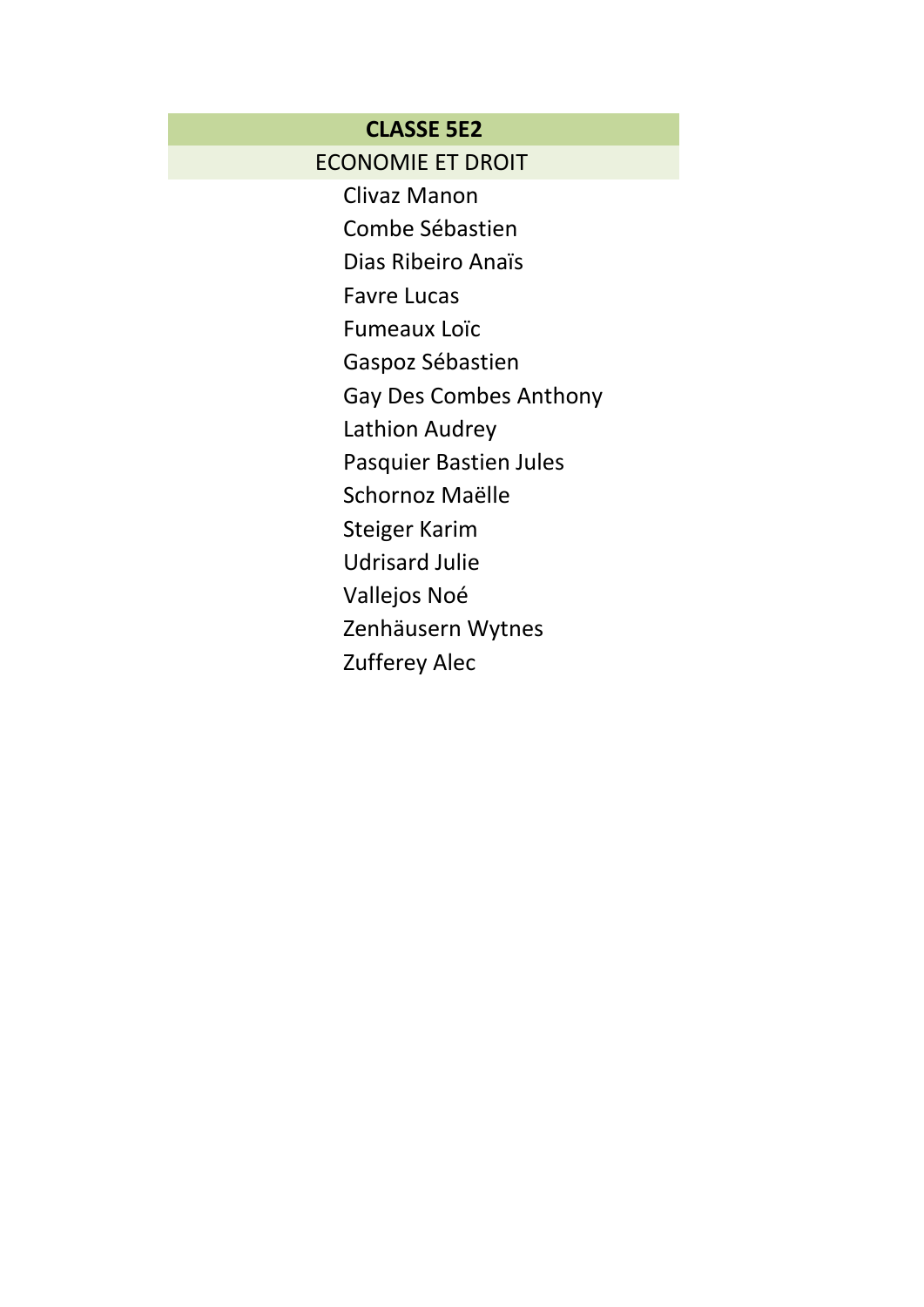# **CLASSE 5E3**

**ECONOMIE ET DROIT** 

**Bagnoud Lou-Anne** Beaupain Clémence

**Borella Julie** 

**Bruchez Chloé** 

**Brunner Sylvain** 

Dal Bello Matteo

**Emery Loan** 

**Epiney Yoann** 

Pfammatter Inès

Reynard Téo

Savioz Tina

Todeschini Fiona

Vouilloz Aymeric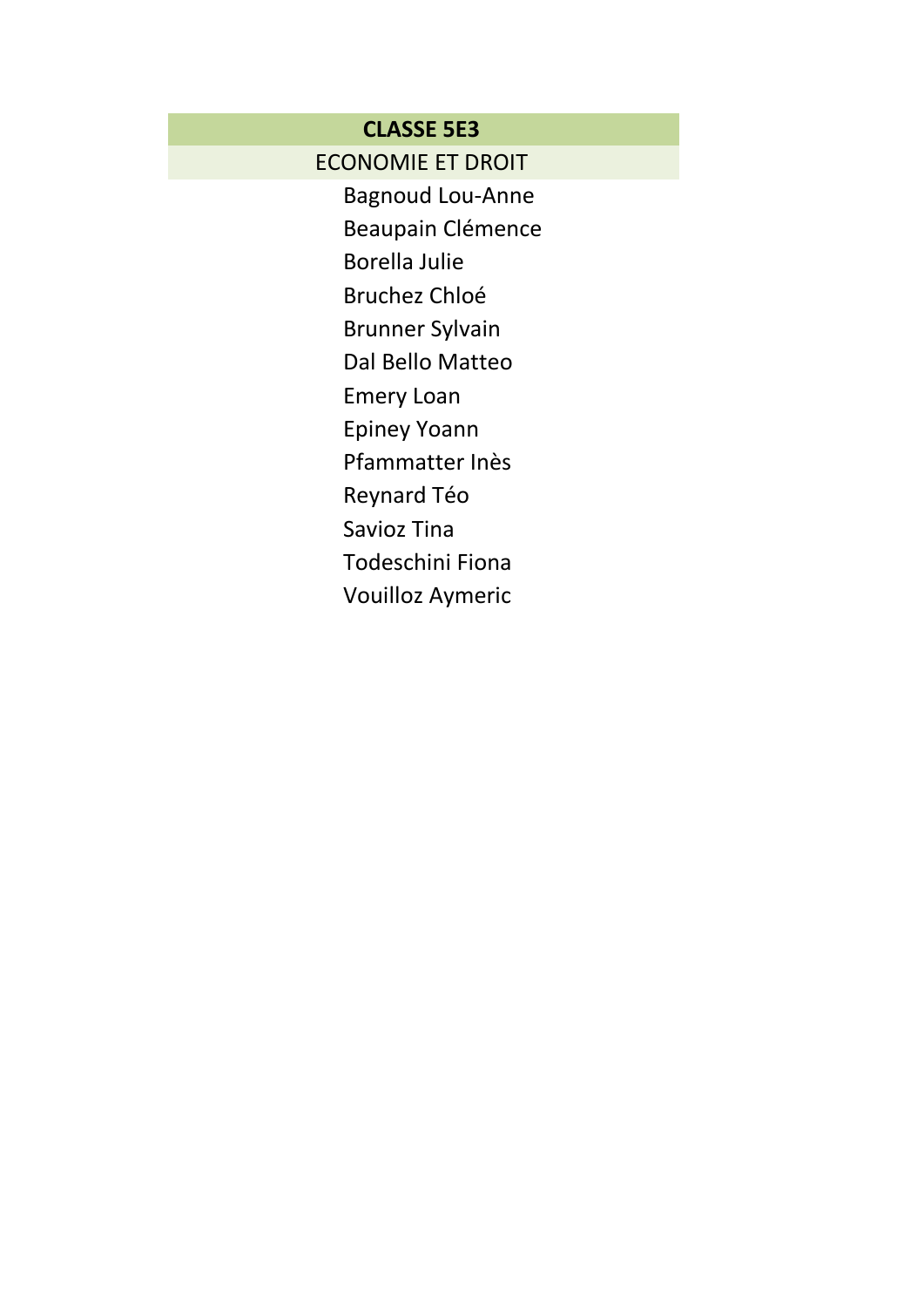## **CLASSE 5L1**

LATIN L3-ANGLAIS

Carrupt Clémentine Gladys

Cavalli Lisa

Chappot Naïs

Cotter Nathalie

Fournier Noémie

Marques Clara

Martinet Delphine

Maury Jarod

Mizel Tanguy

Nasufoski Samira

Pralong Clémence

Quinodoz Célia

Rey Augustin

Santos Alexandre Maria De Fatim

Studer Marie

Velickovic Aleksa

LATIN L3-GREC

Dupras Charles

Favre Armand Adam

Gacond Thomas

Hofstädter Jonas

Orlando Charlotte

Philipona Alizée

Rossier Baptiste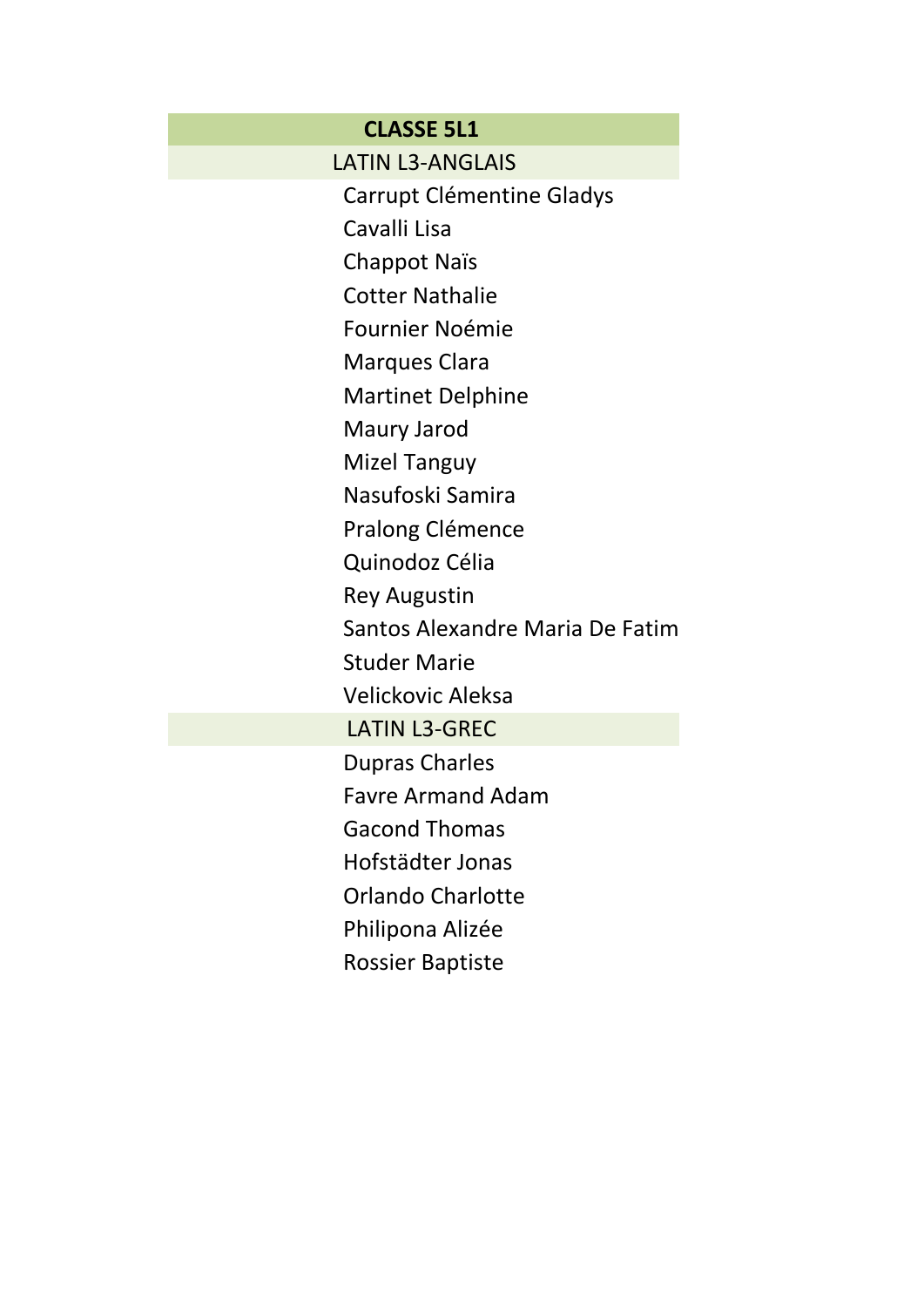## **CLASSE 5S1**

ESPAGNOL

Albelda Audrey Antille Constance Arce Quezada Anaïs Bender Maëlle Bonnard Solène Nina Axelle Cottet Guillaume Da Cunha Freitas Iris Alexandra Delaloye Pauline Flury Laura Fournier Lina Guélat Léanne Mägerli Jonathan Mayoraz Florence Pellouchoud Jasmine Pury Nicolas Rossoz Zoé Schlüchter Mathilde Schnyder Flavia Sara Turin Loan Vieira Monica Vuigner Chloé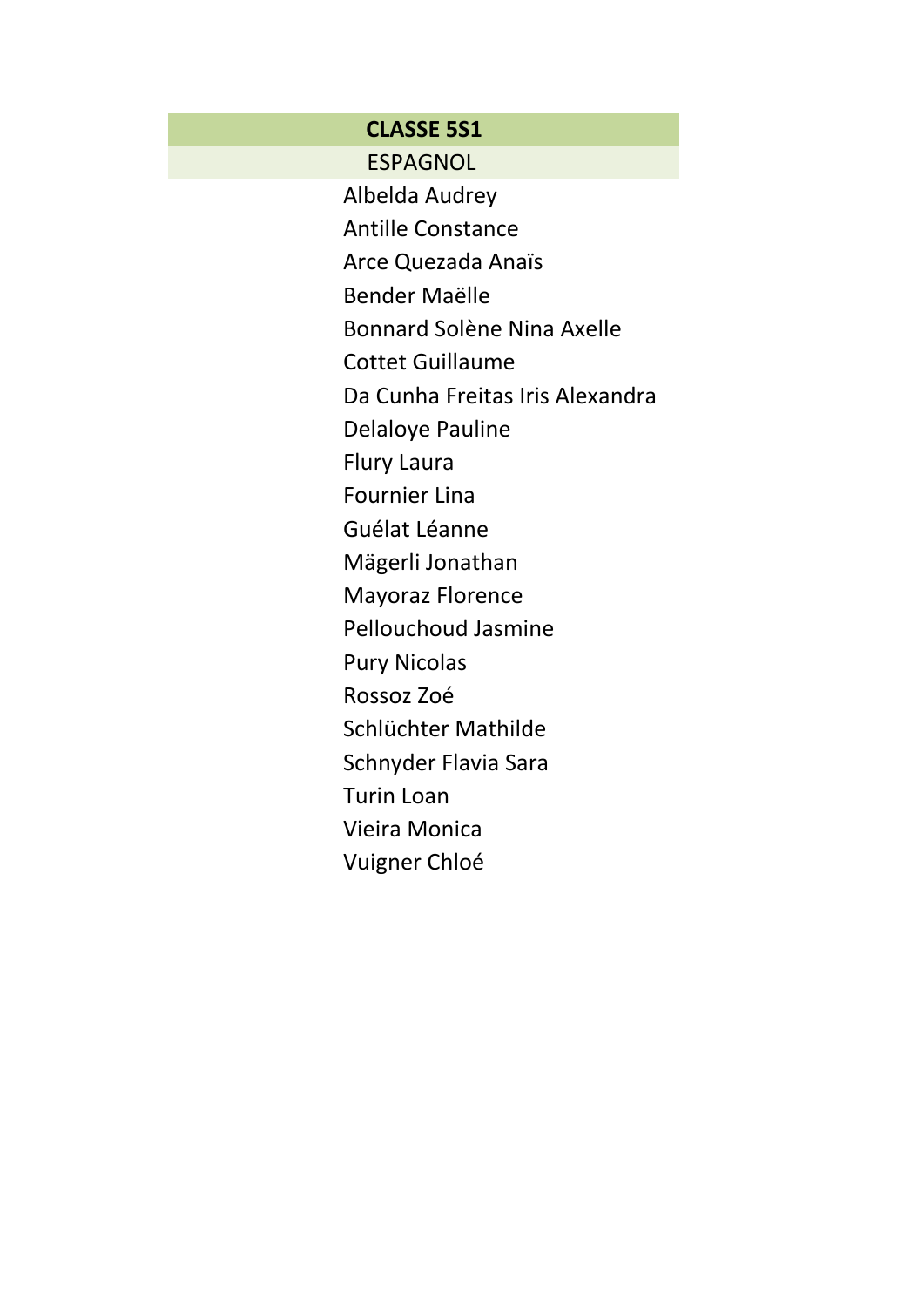#### **CLASSE 5S2**

ESPAGNOL

Alves Martins Dany Azevedo Ascensao Jennifer

Berclaz Manon

Borgeat Jade

Donzé Timothé

Ferreira Moreira Matilde Inès

Fournier Emma-Flavia

Fumeaux Larissa

Gindre - Woodyatt Sébastien

Guntern Pauline

Joaquim Domingos Marta Sofia

Lequint Lydia

Lopes Charlène

Michel Florence

Penedo Martins Carolina

Polizovska Anastasia

Pugin Erine

Rivollier Nolan

Taghrest Kenza

Vidal Inès